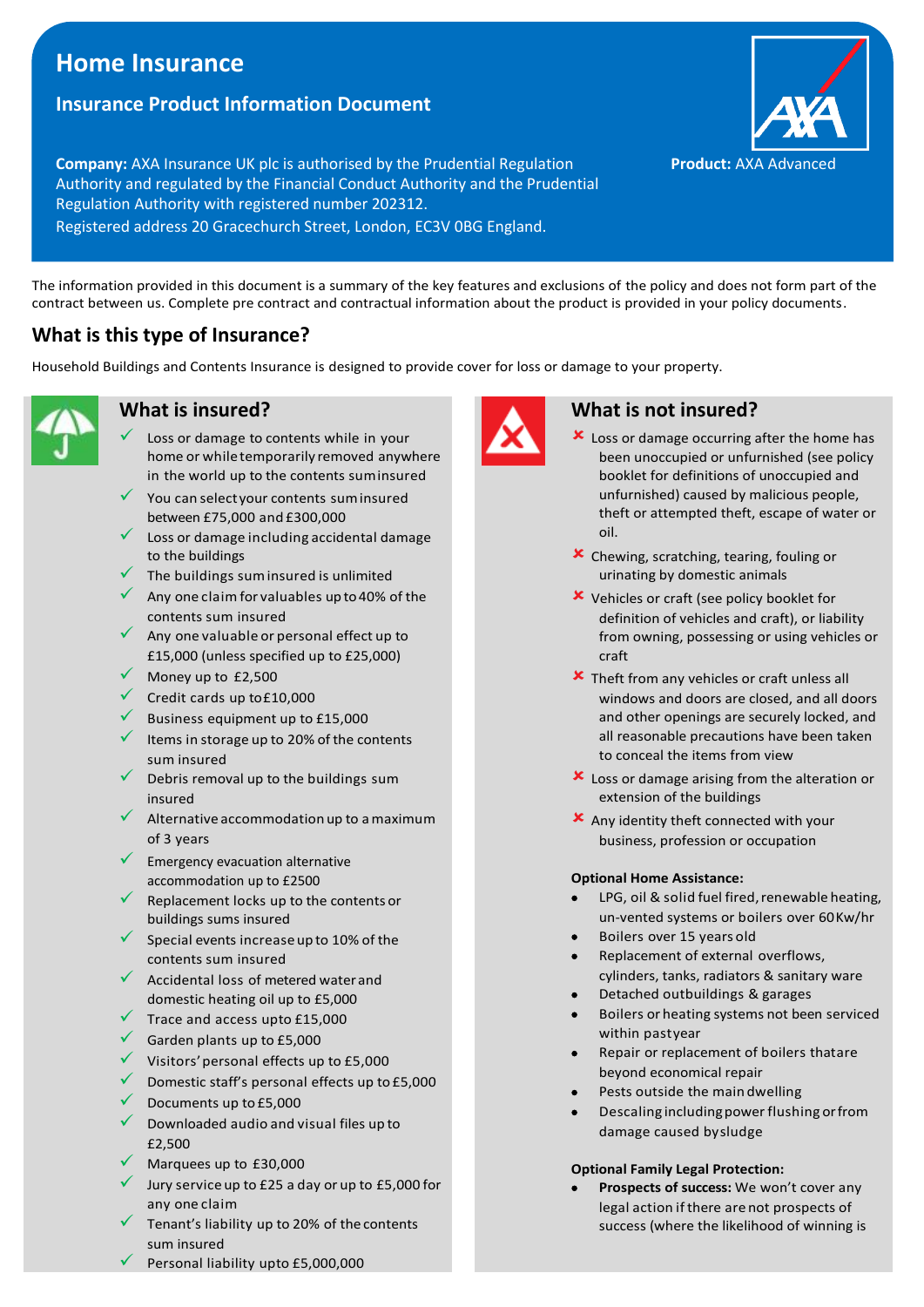- Property owner's liability upto £5,000,000
- Unrecovered damages up to £2,500,000
- Liabilityto domestic staff up to £10,000,000
- Identity theft up to £50,000

#### **number 202664): Optional Home Assistance (underwritten by Inter Partner Assistance S.A. UK Branch, FCA Registered**

- Plumbing issues related to leakingpipes, blocked drains or leaking radiators
- Blockages in toiletwaste pipes
- Central heating or boiler failure
- Total electricity failure in your property
- Pests e.g. wasps, squirrels, rats & mice
- Broken/damaged windows, doors &locks presenting a security risk

#### **Optional Family Legal Protection (underwritten by AmTrust Europe Limited, FCA Registered number 202189):**

**Legal advisers' costs to help you pursue or defend a claim in the following situations:**

- A breach of a contract you have for buying or renting goods or services for your private use.
- Compensation if you're involved in an accident & are not responsible
- To take your employer or ex-employer to an Employment Tribunal or to court for breaching your employment contract
- Legal action against other parties for causing nuisance, orfor trespassing in relation toyour main home
- Legal action against parties causing physical damage to your main home
- Defend motoring prosecutions inrespect of an offence arising from your use of a motor vehicle
- Defend legal action brought againstyou following a breach of a contract you have for selling goods for the private & personal use of another person
- Accountancy fees as a resultof an HM Revenue & Customs Full Enquiry
- To pursuea legal action against a person or organisation for breach of Data Protection Legislation which has resulted in a financial loss
- To appeal against the decision of a Local Education Authority (LEA) arising out of the LEA's failure to adhere to its published admission policy leading to your child or children being refused entry at the state school of your choice.

less than 50%) or where a reasonable estimate of your advisers' costs of acting for you is more than the amount in dispute

- **Approved Costs:** Any advisers' costs or any other costs & expenses incurred which have not been agreed in advance
- **Pre-inception incidents:** We won't cover events that started before the policy began
- **Minimum amount in dispute:** Claims for Consumer Pursuit or Consumer Defence if the amount in dispute is less than £125 (plus VAT). We also won't cover claims wherethe amount in dispute is lower than the estimated advisers' costs to act for you.
- **Conflicts:** Claims relatingto disputes with anyone else insured under the policy nor any costs covered by another insurance policy



### **Are there any restrictions on cover?**

- You will need to pay an amount of each claim, known as theexcess
- The compulsory excess is £100
- The subsidence, heave and landslip excessis a minimum of £1,000
- The escape of water excessis a minimumof £350
- These amounts may vary depending onyour voluntary excess choices
- Any loss or damagecaused by wear and tear, depreciation, the effects of light or the atmosphere, mould, dry or wet rot or fungus and costs that arise from the normal use, maintenance and upkeep of your buildings and contents
- Any loss or damagecaused or allowed to be caused,deliberately,wilfully,maliciously, illegally or unlawfully by you or your family or anyone lawfully in the home

#### **Optional Home Assistance:**

- Limit of cover is £1,000 per claim
- Alternativeaccommodation£250
- During any 12month period no more than three claims

#### **Optional Family Legal Protection:**

- Once court proceedings are issued, or in the event that a conflict of interest arises; you can use your own legal representative, but we won't cover any costs inexcess of our standard advisers' rates
- There is 90 day qualifying period for claims for Employment, & a 180 day qualifying period for claims for Property Infringement
- If you withdraw from the legal action without our consent, you're responsible for any advisers' cost